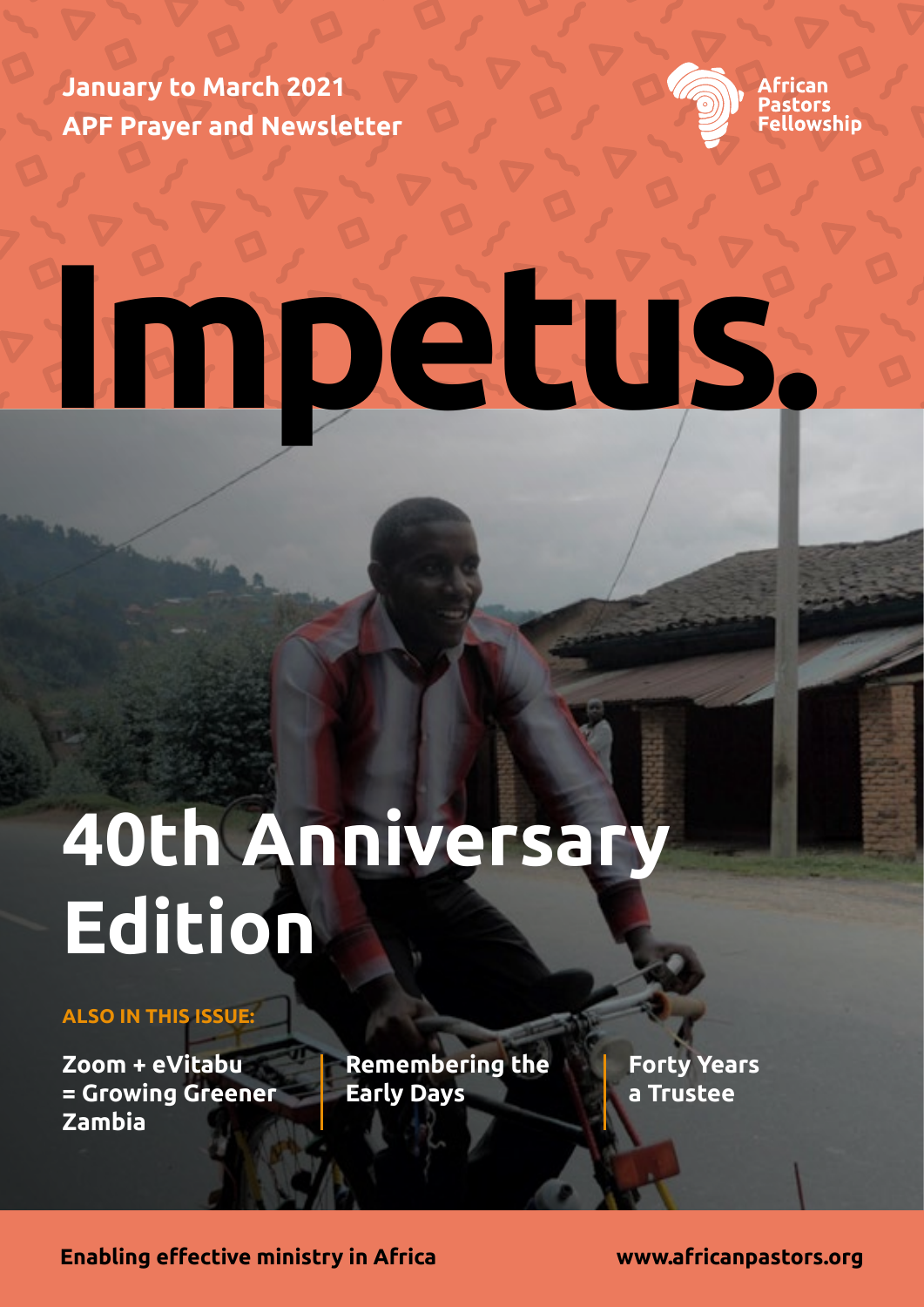### **In the UK**



### **From the CEO**

### **Looking back and looking forward**

Forty is a Biblical number. Moses, Elijah and Jesus each fasted for forty days. The Israelites wandered in the desert for forty years. Ezekiel lay on his side for forty days. The rains came down and the floods came up for forty days and nights. Saul, David and Solomon each reigned for forty years and Goliath taunted Israel for forty days before being slain by David. Forty years is a Biblical generation.

APF was founded in 1981 so 2021 marks our 40th Anniversary. It seems timely that we celebrate God's faithfulness throughout that time and look back at APF's ministry and achievements.

### **Looking back**

This edition contains memories and testimony from one of our founders, a long-standing trustee and a grateful beneficiary of APF's ministry in Africa. There are also recent examples of how APF continues to enable effective ministry that brings community transformation through local African churches in Kenya, Zambia and many other nations.

### **Looking forward**

Our lead article highlights the progress being made with eVitabu together with an invitation for you to be among the first to use our new eVitabu sponsorship portal and sponsor an eVitabu user. For less than the price of a paperback book each month, you can give an African church leader access to an library of resources from their mobile phone. Visit:

### **www.africanpastors.org/evitabu**

For our 40th Anniversary, we are praying for 400 eVitabu sponsors.

As ever, thank you.



**Join APF for a 40th Anniversary Celebration! On Saturday 26 June in Whitnash near Leamington Spa Including:** Brilliant keynote speakers, great food, music and worship, news and videos from partners.

### **Introducing Anne Lyttle**

We are delighted to announce that Anne has been appointed to the Board of Trustees. Having travelled to Africa

with APF and seen first-hand the impact of APF's work, Anne is excited to be joining the team. She brings a wealth of experience in leadership coaching, management, counselling, service development, strategic planning and fundraising. Anne currently holds a national position with Women's Aid. Anne will take a lead on developing APF's ministry to and among women leaders in Africa.

### **In loving memory**

APF has benefitted from several bequests in recent years. During 2020 we have received a sizeable legacy from the estate of Marjorie Raynor, as well as substantial gifts offered in memory of Revd Paul Bell and most recently, Anne North. Anne worked for many years with BMS World Mission in DR Congo and was married to Revd Andrew North, one of our trustees. Throughout her life she had a particular passion for ministry to children. We are so grateful to Anne's family and friends for raising £3,500 for APF to sponsor training of children's, youth and Sunday School leaders. Two grants have already been sent to Rwanda.



Join APF on **21st January 2021, 7pm** via Zoom (**Zoom ID: 785 739 9308**, no password) for an evening with new APF partner Pastor Lawson from Zambia. Read about how Lawson and APF connected on page five.



**Pastor Lawson Limao**

### **Sponsored walks**

Three of our trustees turn 70 this year: John Chambers, Dave Howard and Richard Tucker. Congratulations all! A variety of sponsored walks are being planned, including the Yorkshire Three Peaks, 70 x 70 minute dog walks and a canal walk, all of which will be raising awareness and donations for APF. We'll keep you up to date with detail of each of their individual challenges in later editions. How beautiful are the feet of those who bring good news!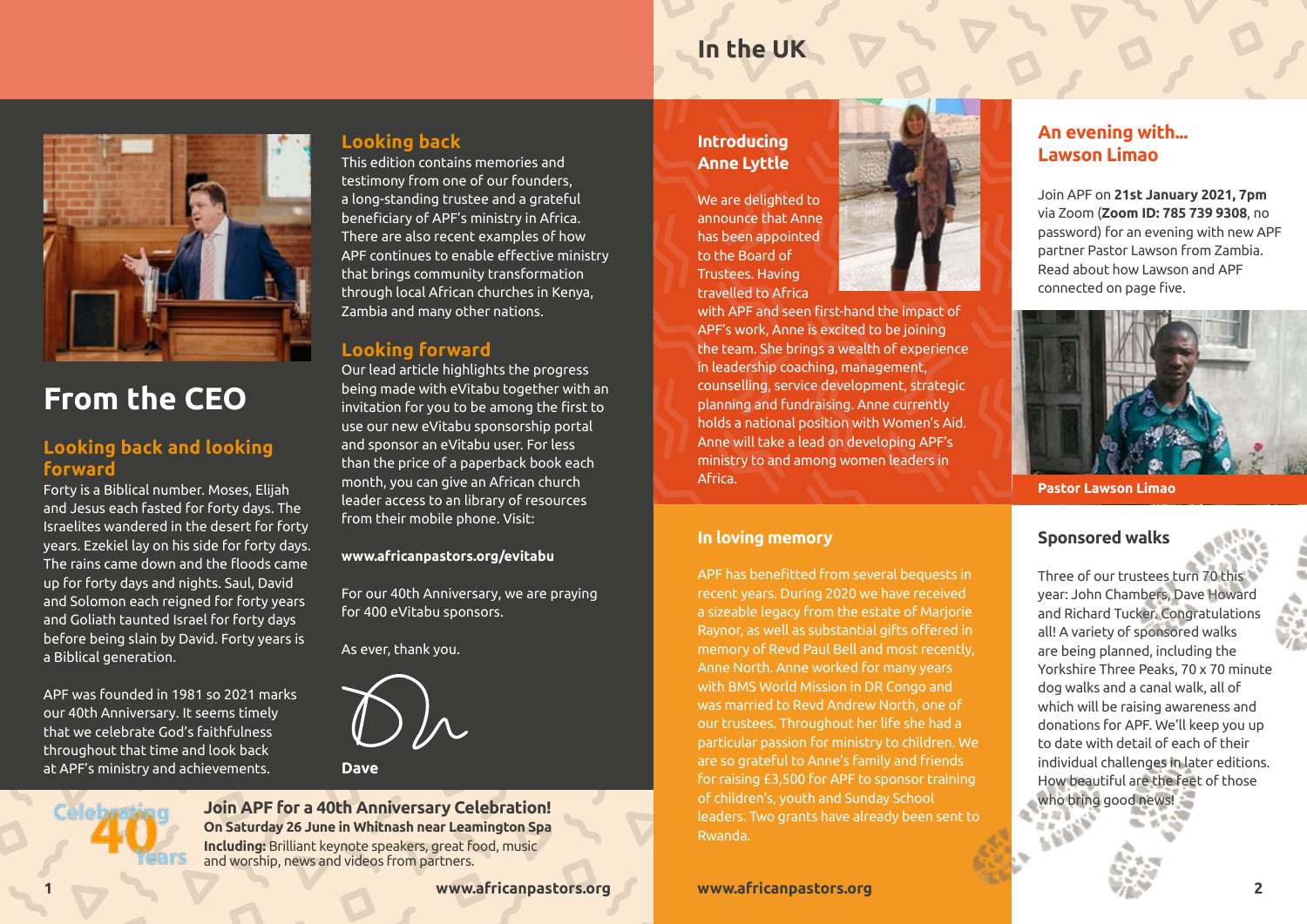### **Around Africa**



### **Growing Greener in Malawi**

Learning to make good compost is a life-changing skill in rural Malawi. New Life Christian Church leader Revd Lloyd Chizenga, who runs the APF supported Growing Greener sustainable farming project, explained the difference it is making: "Families from all sites where the Growing Greener project is being held have got much to share about how it has helped lift them from one level to another. Many people involved in the project used to have nothing but now own a cow or a goat. Wider communities have also benefited because they are more food secure. This has had a knock-on effect in their ability and capacity to support orphans, widows, and other highly vulnerable people within their communities." Good compost like the thermal compost pictured above means farmers are less dependent on fertiliser to improve their soils. Fertiliser remains expensive and is hard to find in rural areas despite the renewal of several Malawi government subsidy schemes.

### **Jubilee Trees Update**

**Century Church** Another five Ugandan churches have planted hundreds of indigenous trees as part of the Baptist Union of Uganda's Jubilee Trees project. The project is supported by APF and Climate Stewards.



**Rose Mugabi delivering Maesopsis, Grevillea and Terminalia tree saplings to the new churches in the project**



**Forestry expert Bernadette Kabonesa training church members on forestry management**



**BUU General Secretary Peter Mugabi uses Bible passages to talk to church members about caring for creation**

### **3 www.africanpastors.org www.africanpastors.org**

## **Becoming a 21st**

Starting in January, Eaglelite Associates are running a special online course for APF partners called 'Becoming a 21st Century Church'. The Zoom training sessions will help African Christians establish and grow their church's online presence, build church leadership teams, respond in times of crisis, develop strategies for

conflict management and improve their communication skills.

Eaglelite Associates is run by Allan Kakinda and Brenda Abeja from Kampala, Uganda. The training was organised after they led one of APF's online Zoom meetings and many pastors contacted us asking if there could be more training opportunities



### **Give thanks**

• That 2020 was a productive year for APF despite the pandemic.

- That APF did not see a dramatic reduction in income despite fewer church visits.
- That more than fifty grants were sent to Africa for eVitabu, bikes, Bibles, training, scholarships, pastoral care and Covid relief.

### **Please pray**

• Pray that APF's UK-based partners who help fund some of our projects can continue to support our work despite financial challenges caused by Covid-19.

• Pray for APF sponsored training to have impact as it resumes in Kenya, Malawi, Rwanda, Tanzania, Uganda and Zambia this year.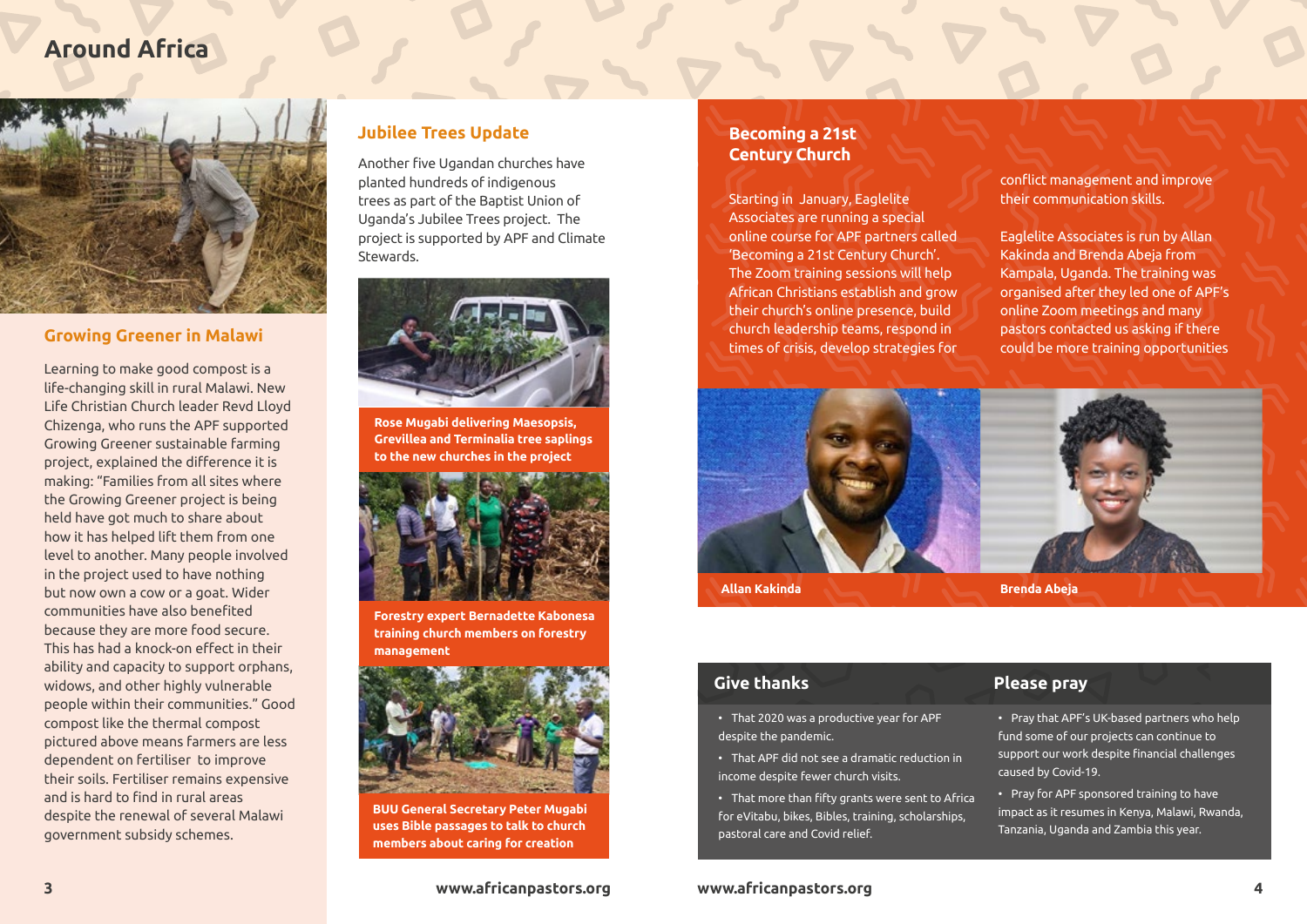## **Zoom + eVitabu = Growing Greener Zambia Please pray** evitabu development



 **In March 2018, we received an email from Pastor Lawson Limao in Zambia. We replied, thanking him for getting in touch but explained we were not looking for new partner church networks at that time. eVitabu and our lockdown Zoom meetings changed all that.** 

Pastor Lawson leads the small Zambian church network called The Word of God Ministries International. During 2020, he joined us every month online for our Zoom meetings. During one meeting, other pastors talked about how they were using eVitabu, our mobile library app full of resources for African church leaders. Lawson downloaded and installed eVitabu on his own Android smart phone that evening. He was immediately drawn to training from Foundations for Farming about sustainable agriculture. "Rural pastors and leaders need training to do farming God's way in which nature is preserved whilst making farming a profitable venture to undertake" he explained in his APF project application.

Last summer, we agreed to fund his farming project which reached hundreds of farmer pastors from Ila communities in rural parts of Central Province.

This is a great example of how eVitabu can work. Dedicated pastors like Lawson, downloading the app and accessing training materials on their own phones, need very little to make a huge difference in their churches and communities. Access to the library of training resources on eVitabu, and a little APF funding to help with the cost of sharing that training with others, means hundreds of families are now able to feed themselves better, farm more sustainably and know more of the hope they have in Christ Jesus.

### We're working hard to improve eVitabu and make it easier for African leaders

**continues...**

to access resources on it. In recent months, our eVitabu developer Jonathan Haddock has been working hard to add new features our partners in Africa have requested. These include:

- SD card support so more resources can be saved offline by users
- Simplifying app registration

**eVitabu development** 

- **Bug fixes**
- Making it easier for us to add new resources on the app

All this is costly but you can help...

• Pray that the eVitabu user sponsorship campaign would be successful in its vision to see 400 sponsors added during this 40th anniversary year.

• Pray for the APF staff team as they continue to develop eVitabu, adding new features and making the app work better for African users.

• Pray for Dave Stedman and Geoff Holder as they work with partners in Africa to grow the network of people eVitabu, for Jonathan Haddock as he develops the app and for Rossalynne Wanjiru who is helping us upload new content from Nairobi.

### **Sponsor an eVitabu user**

- **1. On your phone, tablet or laptop, go online and visit: www.africanpastors.org/evitabu**
- **2. Click on the 'Sponsor' link button in the 'Sponsor an eVitabu user' section.**
- **3. Complete the secure online payment form to set up your sponsorship direct debit. Just £5 per month, less than the price of a paperback book, will give an African church leader access to an entire library of books and training resources.**
- **4. You will be allocated an African church leader already using eVitabu to sponsor.**
- **5. You'll receive an email telling you a little about who you are sponsoring including their name, where they live and their ministry background.**
- **6. Your monthly sponsorship will be used by APF to make eVitabu better for the person you are sponsoring and hundreds of other users all over the continent of Africa.**

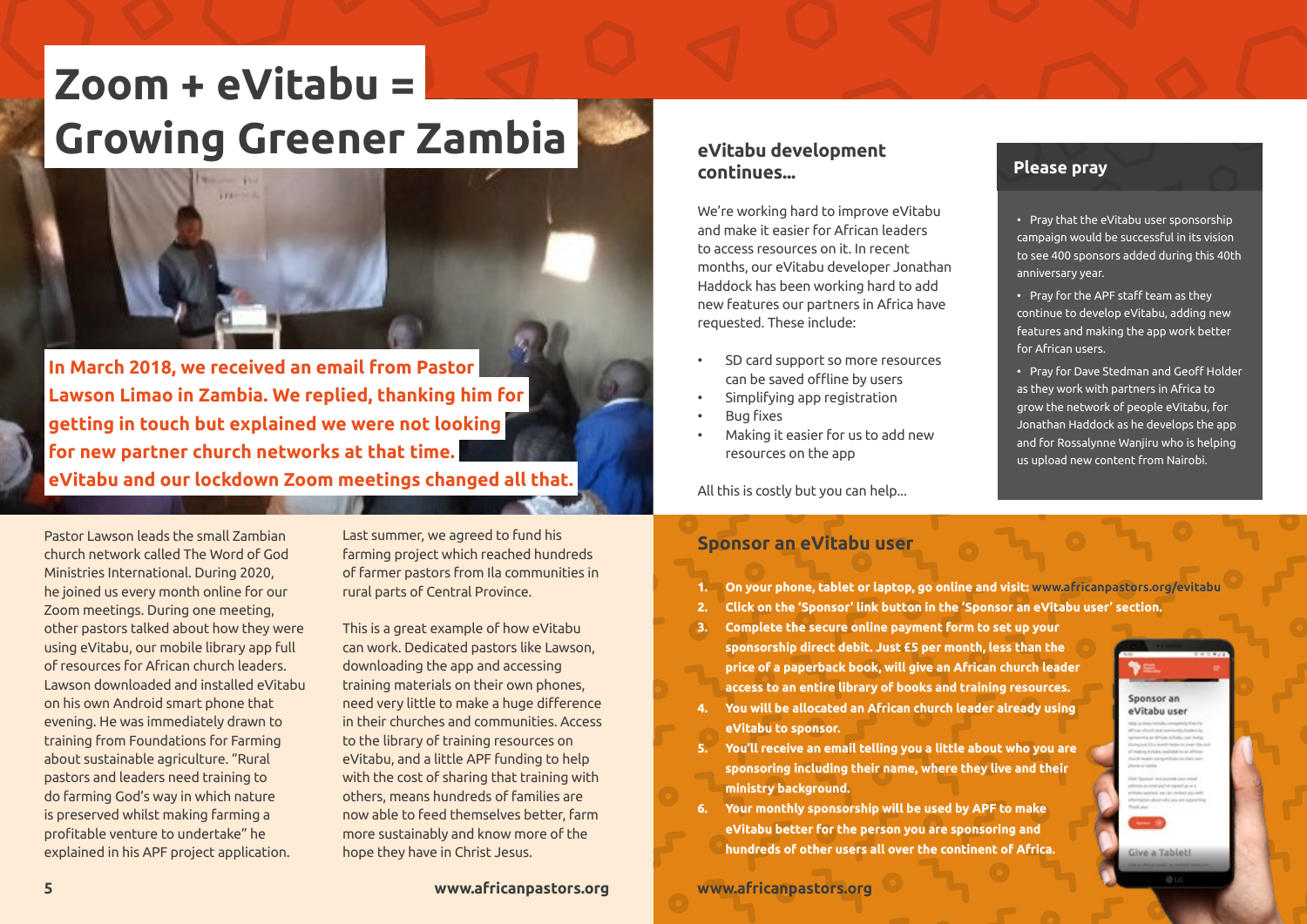## **Remembering the early days**

**Although this year marks 40 years since APF formally became a registered charity, the story began nearly ten years earlier. Jill, wife of APF founder Derek Blundell, remembers APF in the early days:** 

In the 1950s, Derek had been called to serve God after hearing a message from Isaiah by a missionary from Morocco. Following his ordination in 1961, Derek and I served in churches in Liverpool and Bath. While he was minister of a church in Bath, the family was offered a sabbatical and we went with our children to work for three months alongside Bishop Sylvanus Wani (pictured) in Madi-West Nile Diocese, Uganda. The Bishop shared the problems he faced with few pastors adequately trained or equipped for ministry.

On our return we approached several mission agencies to ask for their help. In those days they all replied: "We are sending agencies and unable to help train the indigenous pastors". However, as we shared our experiences and the needs of the African church our congregation in Bath decided to help, providing funding for a pastor from West Nile to train in a Bristol theological college and spend his vacations with us. The African Pastor Fund was launched.

After moving to an inner-city parish in South London, Derek contacted other Christians with a heart for Africa which broadened APF's support base, enabling a number of pastors to train in the UK over the years. With Idi Amin in charge these were unsettled, difficult days in Uganda. It emerged that many rural pastors desperately needed bicycles to work effectively, but none were available. A generous response from supporters enabled APF to provide bikes for the African church.

By 1980, APF had grown considerably. Derek spent six weeks in East Africa finding out about the needs of pastors and saw how many rural pastors lacked proper training and were ill equipped for their work. On his return, a small group of supporters met for discussion and prayer in our vicarage. They recognised the need for APF to become a registered Charity and became its first Trustees. Realising it was impossible for Derek to develop APF and run a busy parish at the same time, they asked us both to resign our posts and take on the work full time. This step of faith required us all to depend wholly on God.

In August 1981 we were "sent to Coventry" which was an ideal base for APF, being centrally situated and providing easy access for us to travel and promote the work. Karibu House provided an office and home for us and for visiting African pastors and church leaders. By this time, the Fund had become a Fellowship and the work

extended across several East and Central African countries. In 1977, following the murder of Archbishop Janani Luwum by order of Idi Amin, Bishop Wani became Uganda's new Archbishop. He was the first of APF's patrons.

By the mid-1980s, costs at UK colleges had soared and other agencies now provided African church leaders with more advanced training. Our Trustees decided that APF should return to its roots and focus on providing basic training and equipment for pastors within their own countries. This was done by sponsoring week long in-service training courses led by a team of national and international trainers with pastors and spouses coming together in their local areas. In addition, APF provided relevant books, where possible in local languages, and bicycles for which pastors made a nominal donation.

Over the years Derek and I were privileged to work alongside many church leaders. It was wonderful meeting African Bishops and their wives in Herne Bay during the 1998 Lambeth Conference at a reception which APF hosted as we retired. I remember with joy joining with them in their enthusiastic singing of *Hallé, Hallé, Hallelujah!*

Praise God for APF's ongoing work in this technological age! May it continue to meet the needs of grass root pastors enabling them to work effectively in Africa's remote and rural communities.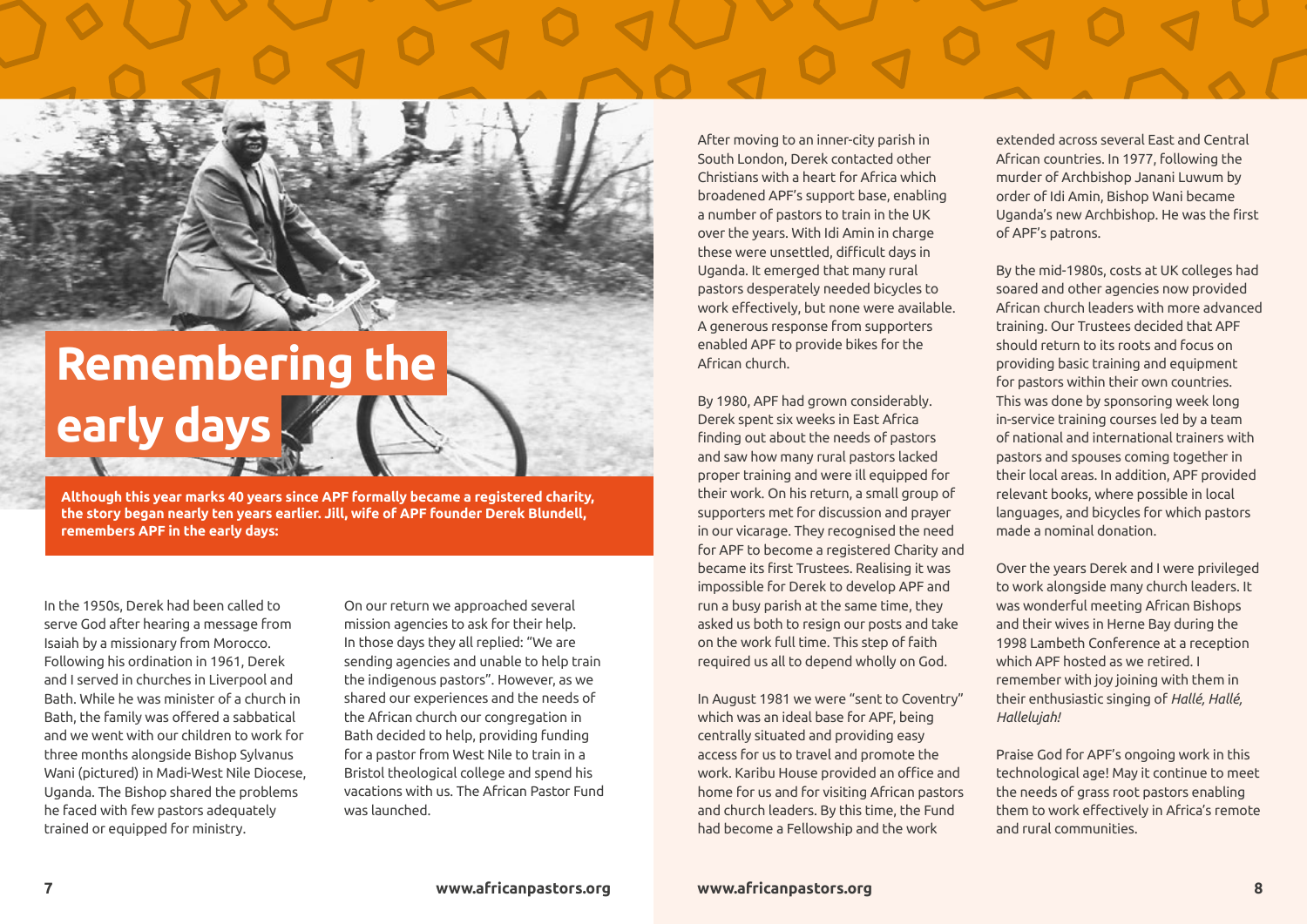## **Forty Years a Trustee**

 **Revd Dave Howard has served APF as a trustee since the outset. Here, he reflects with gratitude and looks forward with optimism** 

APF was born out of a vision which God gave Derek and Jill Blundell in 1981. In those days there were two sorts of Christian overseas agencies: overtly mission societies who went out to convert, and relief organisations that provided aid. The genius of APF's vision was realising that supporting the indigenous church could be more effective in spreading the gospel. Amazingly, no-one was doing that!

My own involvement in APF was by accident. I became vicar of the parish in which APF founders Derek and Jill were active members. My commitment to APF was cemented when I travelled to Malawi sometime later with their successors, Ralph (pictured above) and Jane Hanger. A pastor told us he had walked "40 miles" (meaning a very long way) to attend some training. Ralph noticed that he had not brought his Bible and the pastor explained that as there was only one Bible for his entire church congregation it was better to leave it behind for their use than to bring it with him. This struck me deeply. Resourcing marginalised but dedicated church leaders like this man remains a driving force for my involvement as a trustee.

APF has changed over the years but meeting the needs of the local church in Africa has always remained the focus. As the world has changed, some of those needs have changed, but APF has adapted to meet them. In the early days, APF sent books and sewing machines to pastors and their wives, provided training courses and, of course, the thing with which APF became synonymous: bicycles. APF was the first to see that such basic help could transform the lives and ministry of pastors.

The aim remains the same – to equip pastors to be the best they can be in their ministries under God. Now that many pastors in Africa have access to the same mobile internet technology we enjoy in the West, APF is responding with exciting new projects like eVitabu, whilst continuing to provide basics like bikes, local language Bibles and solar power. It is sobering to think that when APF was founded, mobile phones were still several years away in the UK! APF members can be proud that once again, under God's guiding and providing hand, we are pioneering ways of enabling African pastors to fulfil their Christian ministries.

Please join with us in giving thanks to God that, 40 years on, APF is still fulfilling its God given vision. We are grateful to the various directors who, over the years, have brought their differing gifts to bear on the work; to supporters without whose generous donations and prayer support the work could not have flourished, and to our dedicated African partners who give so much of themselves to their ministries.

And above all, we thank our gracious heavenly Father who has been faithful to this work even when times have been tough. We join with St Paul in his words of thanksgiving: "Praise be to the God and Father of our Lord Jesus Christ who has blessed us in the heavenly realms with every spiritual blessing in Christ".

### **Please pray**

• Give thanks for APF's extensive network of partners in Africa who often work with few resources and little access to training or materials.

• Pray that as APF continues to serve these dedicated but marginalised leaders, we would help them fulfil God's call upon their lives.

• Pray for the current APF Board of Trustees: Revd Richard Suffern (Chair), John Chambers (Treasurer), Revd Dave Howard, Revd Andrew North, Andrew Richardson, Revd Richard Tucker and our newest trustee, Anne Lyttle.



**Malawian pastor who walked "40 miles" barefoot to attend APF training.**

**Ralph and Jane Hanger. Ralph was APF Director between 1998 an 2010.**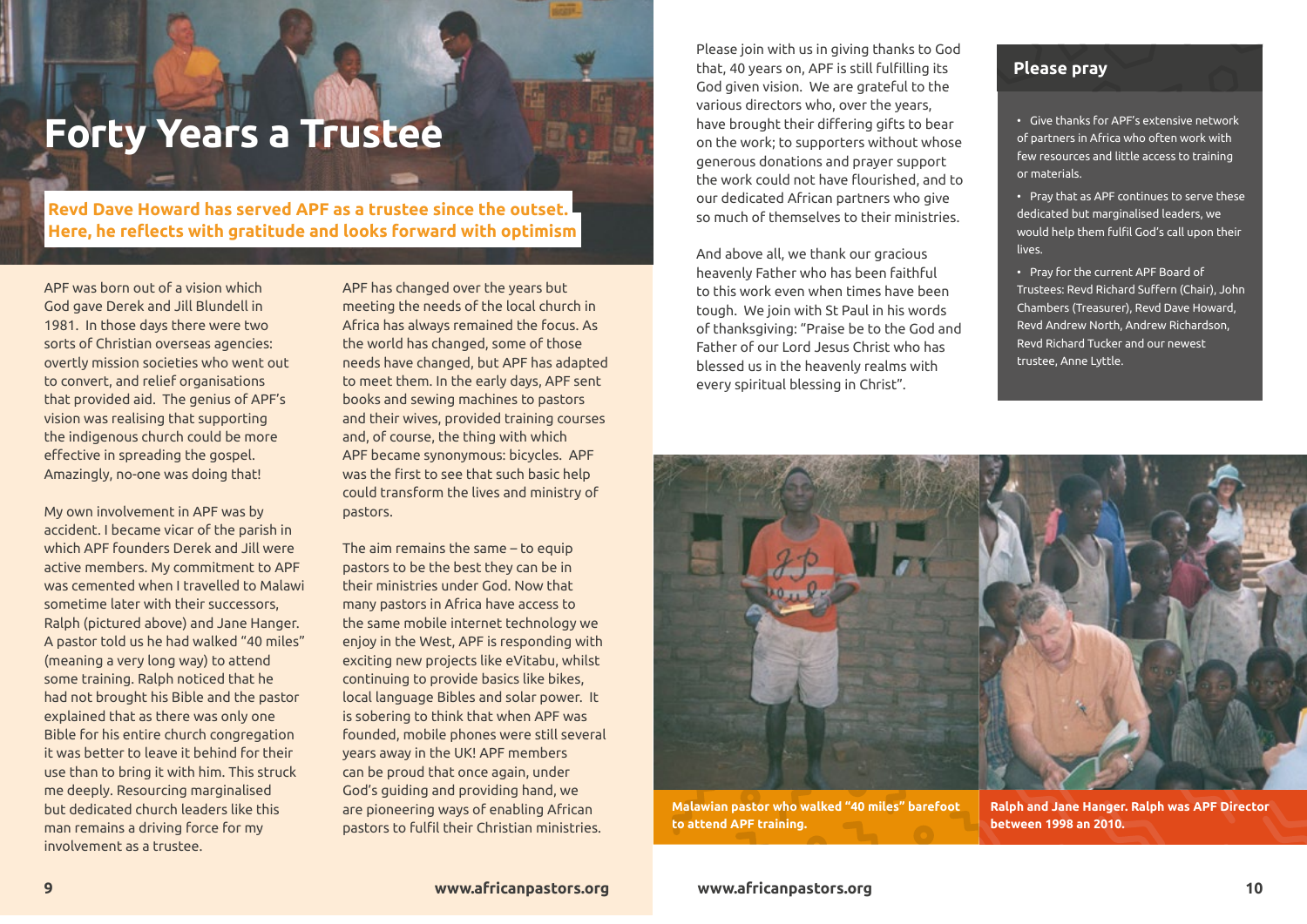

Jane Hanger leading training for pastors'<br>wives at Imbnaseni, Tanzania



Pastor's wife Edith in Kisumu, Kenya with a solar cooker. Pastors' wives' projects were a big part of APF's activities. Edith used her solar cooker for a wedding cake business.



Looking through Safari children's Bible story books published in local languages by APF.



Ralph Hanger leading training at Biharamulo, Tanzania



Pastors with commentaries of New Testament books in Swahili, published by APF.



Jane and Revd Ian Enticott (centre) with Julius and Grace Twongyeirwe. Ian was APF Director between 2010 and 2014.

### **11 www.africanpastors.org**

### **Enduring Partnership in the Proclamation Task**

### **by Dr Julius Twongyeirwe** Proclamation Task

My wife and I first learnt of APF in early 1998 when APF's then Director Ralph Hanger and his wife Jane were visiting Uganda. At that time, we were preparing to take a one-year study in London and my wife Grace was expecting our third child. The Hangers guided us as we wrestled with the various implications of having our child in Uganda or the UK. Our bonds of friendship grew stronger once we were in the UK and a co-workmanship developed between the organisation I led in Uganda called Proclamation Task and APF in the area of training pastors. We undertook a number of training events in Kampala and often made upcountry trips together in a close fellowship of joint service.

The Hangers home in Coventry, which also served as their office, became home for us too. It served as a very refreshing stopover whenever we visited the UK. We drew so much encouragement from our relationship with APF, enough to keep us focused and progressing in training pastors and their wives for effectiveness in local church ministry.

With APF and other like-minded cheerers, Proclamation Task has thrived with increasing numbers of trainees per year. We always structure training programs carefully and use our experience to provide the best approaches for indigenous teaching in Uganda. With the PT Institute now offering formal courses, the seminars and informal training at local church level have been anchored well.

### **www.africanpastors.org 12**



**Dr Julius Twongyeirwe**

As APF marks its 40th anniversary, we look back with great joy, celebrating this longevity in ministry with visible marks of successful partnership among us. As our long-standing friends and co-workers, we join in to celebrate these four decades of APF, acknowledging how such a Godsustained enablement has indeed been marked by resilience, sacrifice and great devotion to ministry and the ministers in Africa. May God flourish the work of APF for many more years to come.

### **Please pray**

• Give thanks for the testimony of longstanding APF partners such as Julius, who has benefitted from sincere 'fellowship' over many years and thrived in ministry.

• Pray for the many others who sent us articles for this edition of Impetus remembering many years of partnership with APF but we did not have space to include. Remember especially Pastor Lloyd Chizenga in Malawi.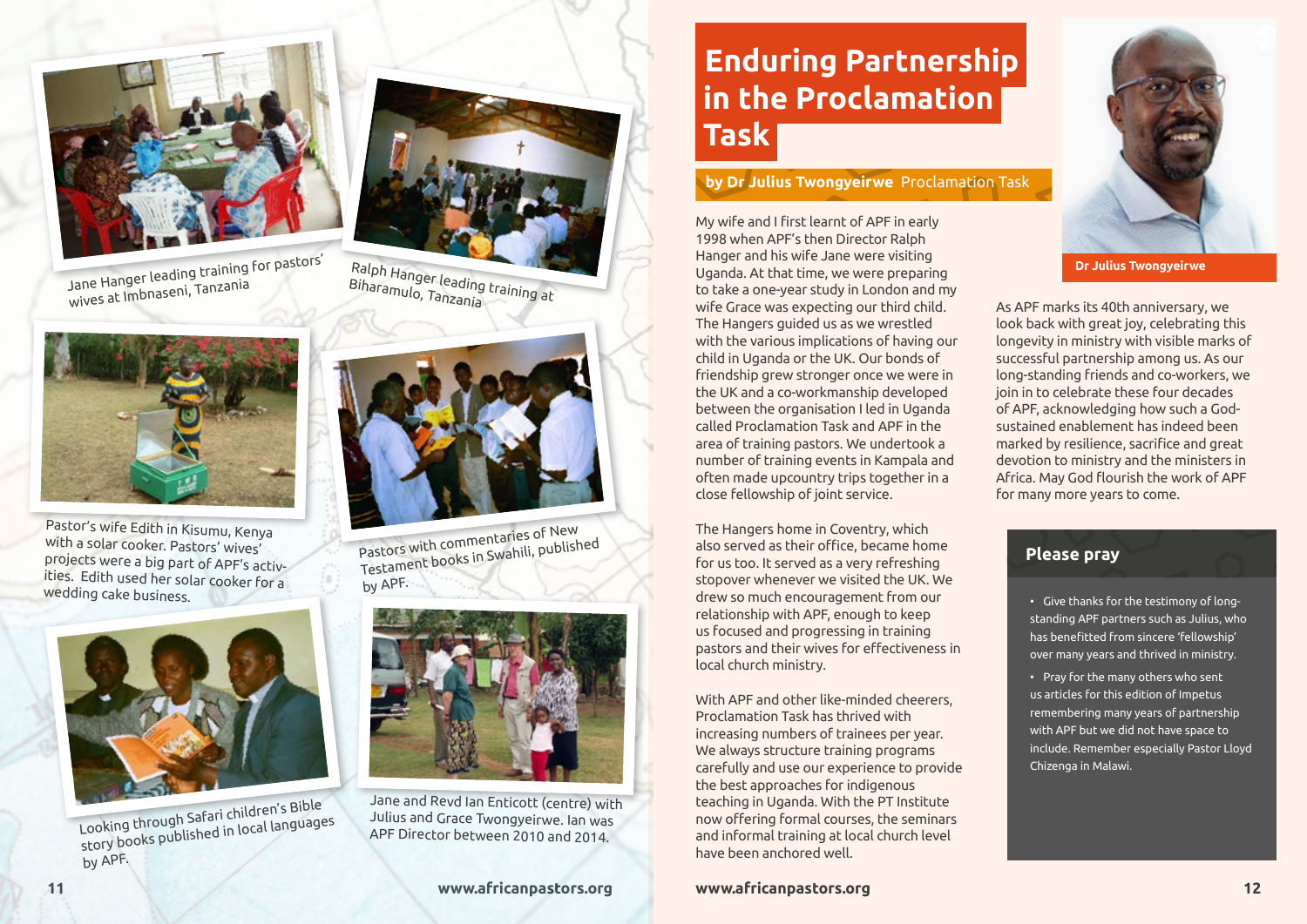### **Online Church Services in Kenyan College**



Chaplain at Koitaleel Smoei University College, Kenya

Koitaleel Smoei University College (KSUC) is part of the University of Nairobi. KSUC has two campuses, one at Mosoriot and another under construction at Nandi Hills, Kenya. The main courses offered include Education, Commerce and Business Administration among others. We currently have over 300 students and believe the student population will keep on going up every year. Hopefully we will soon receive a charter from the Kenyan government meaning the college can run its programs independently.

I have been the chaplain at KSUC since December 2019 and I enjoy serving the Lord here. My contract has been renewed and the work designation has changed slightly to Lecturer/Chaplain. It is my prayer that through my ministry here many will come to the saving knowledge of our Lord Jesus Christ. I would like to thank APF so much for inspiring me to begin online church services at KSUC.

The inspiration came from an APF online gathering in July 2020 which I attended. We had a wonderful time of fellowship and prayers with other APF partners from across Africa through Zoom. I had never taken seriously the importance of online meetings before. After the meeting I said, "Why should we not begin online Church services at the university using Zoom? If we can have a meeting online, why not Church online." Our students and staff had been at home since March, due to the pandemic so reaching them with God's word online became crucial. I shared the idea with a number of people at the university and they supported it. We began the services without delay.

The university IT officers were willing to help me with facilitating the online services and helped students and staff get a web link and login to the services in good time. Many students would join the services online along with most of their parents and siblings from different parts of the country and everyone actively participated. The university staff also joined the services.

The link to join the services was sent through the students and staff WhatsApp groups. The services always lasted one hour every Sunday and included praise and worship, prayer, hymns, testimonies, encouragements, scripture readings, a sermon, and an offering. God gave me the grace to preach in these services.

I am so grateful to God for APF as without the inspiration from the APF Zoom meetings I wouldn't have started Sunday services at KSUC. I am also so thankful to the university for supporting this ministry.



I believe that online platforms have a great role in expanding God's kingdom in Africa and in the wider world now and in the future. I pray that pastors will seize the opportunity and start spreading the Gospel of Jesus Christ in this way. In Africa today, a big number of people have mobile phones with access to the internet. Reaching them online has become easy. Through the internet a local church pastor is connected not only to his local area but to the entire world. Let's take up this challenge today in obedience to the Great Commission of Jesus Christ (Mathew 28:19-20).

### **Please pray**

• Give thanks for the African partners who have been able to network together online during 2020.

• Pray for new initiatives that have arisen from online gatherings including Lawson's farming project in Zambia, the partnership with Eaglelite Associates in Uganda and Abraham's online church ministry in Kenya.

• Please pray for those African partners who have not been able to use Zoom, asking that they continue to 'feel' connected and be supported.

• As face to face contact restarts and APF personnel return to Africa in 2021, pray especially for Dave Stedman as he prepares to visit Kenya and Uganda in January and February.

### **13 www.africanpastors.org www.africanpastors.org 14**